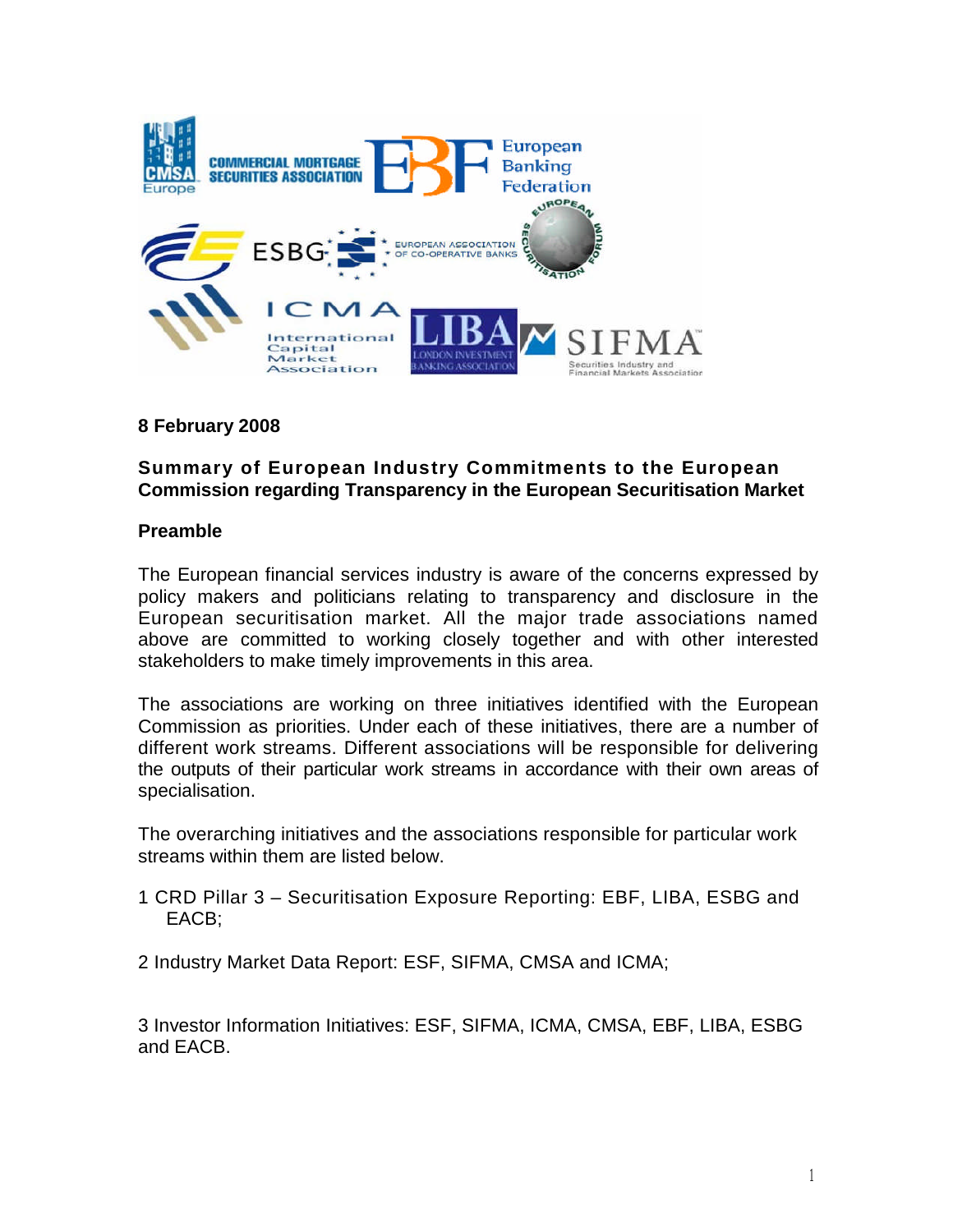# **1.CRD Pillar 3 – Securitisation Exposure Reporting**

Pillar 3 forms a key part of the Capital Requirements Directive (CRD), bringing market discipline to the fore of financial regulation by implementing comprehensive disclosure requirements.

In order to address current market concerns regarding the transparency of investment firms' and credit institutions' exposures to securitisation, the European industry is undertaking a programme of work with the objective of sound and consistent implementation of the securitisation related CRD disclosure requirements. An assessment of proposed implementation and the information needs of providers of short term liquidity to the market will be carried out.

This work will culminate in the development of EU CRD good practice guidelines on securitisation disclosures to be published for consultation at the end of June 2008. In particular, these guidelines will be designed to ensure:

- that the disclosures are made at a sufficient level of granularity; and
- that the CRD terminology is used consistently.

As a result, clarity and comparability of Pillar 3 securitisation disclosure will be enhanced. The European industry is committed to implementing these guidelines within their upcoming Pillar 3 disclosures. The respective associations will share the guidelines with their members and firms will be strongly encouraged to adopt them.

## **2. Industry Market Data Report**

The European industry is committed to transparency and providing public information on the market. At present, information on the public securitisation markets needs to be collected from a wide variety of sources. In order to assist politicians and policy makers in monitoring the evolution of these markets, the European industry has committed to provide a periodic report on market data, starting in June 2008.

The report, which will be produced on a frequent and regular basis will initially include data that is currently available from existing sources, newly aggregated and will develop over time. The report will provide information in a consolidated format and in some instances may rely on estimates. The aim is to include information on a wide variety of instruments, including ABCP, term ABS, and CDOs. Information will include aggregate data on primary (i.e. new issuance) activity by type and location of investors as well as by region and asset class, and in respect of secondary market activity, summary changes in ratings and spreads. Such aggregate information may differ according to instrument type.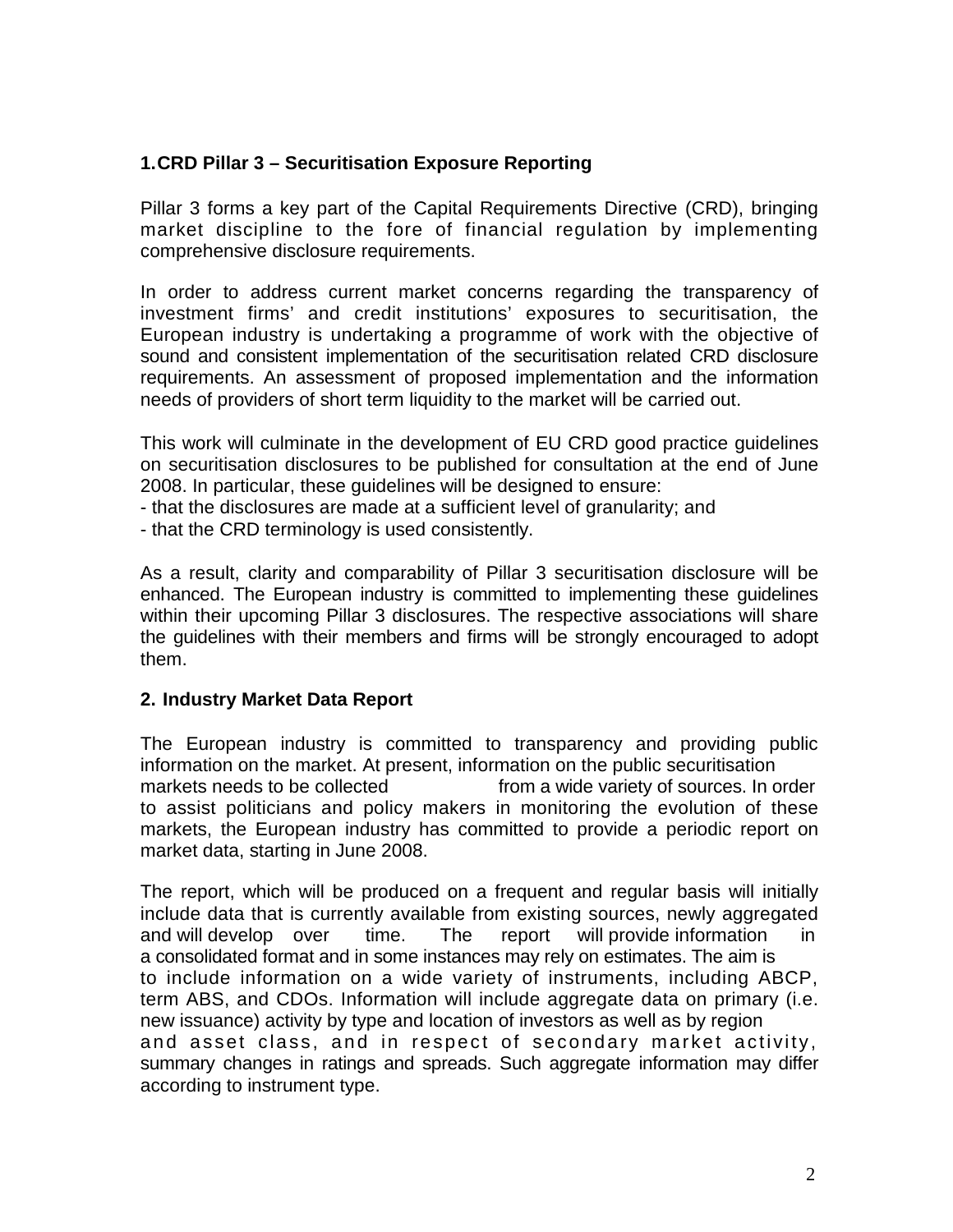Further work will be undertaken over time by market participants, regulators, and the European Commission to identify information that would be relevant and useful in achieving an appropriate level of transparency in respect of the secondary market for securitisation.

The report will also include a selection of summary data from the US markets.

### **3. Investor Information Initiatives**

The European industry believes that no public securitisation transaction should be sold unless the issuer provides enough regular information for third parties to assess it. Investors not only need upfront disclosure information on each public transaction structure and initial portfolio, but also ongoing data on the performance of the pool assets and information on rating changes. Although generally information is currently available, not all of the information is easily accessible to all market participants. The European industry is committed to increasing transparency to investors in the securitisation markets. This will involve making initial prospectus and ongoing investor pool reports on term public transactions openly accessible. Provision of information is subject to legal and technical feasibility review, including the ability to provide this information without liability, on either future or existing term transactions. Lastly, a working group has been formed to develop, to the extent possible, standardised definitions used in various countries for various products, in order to improve consistency and investor understanding. The European industry believes that these initiatives will improve market transparency and will help in promoting better understanding of transaction structures and performance.

Carol Wilkie Director, CMSA

ach Willie

Hervé Guider Secretary General, EACB

Luiter

Guido Ravoet

Secretary General, EBF